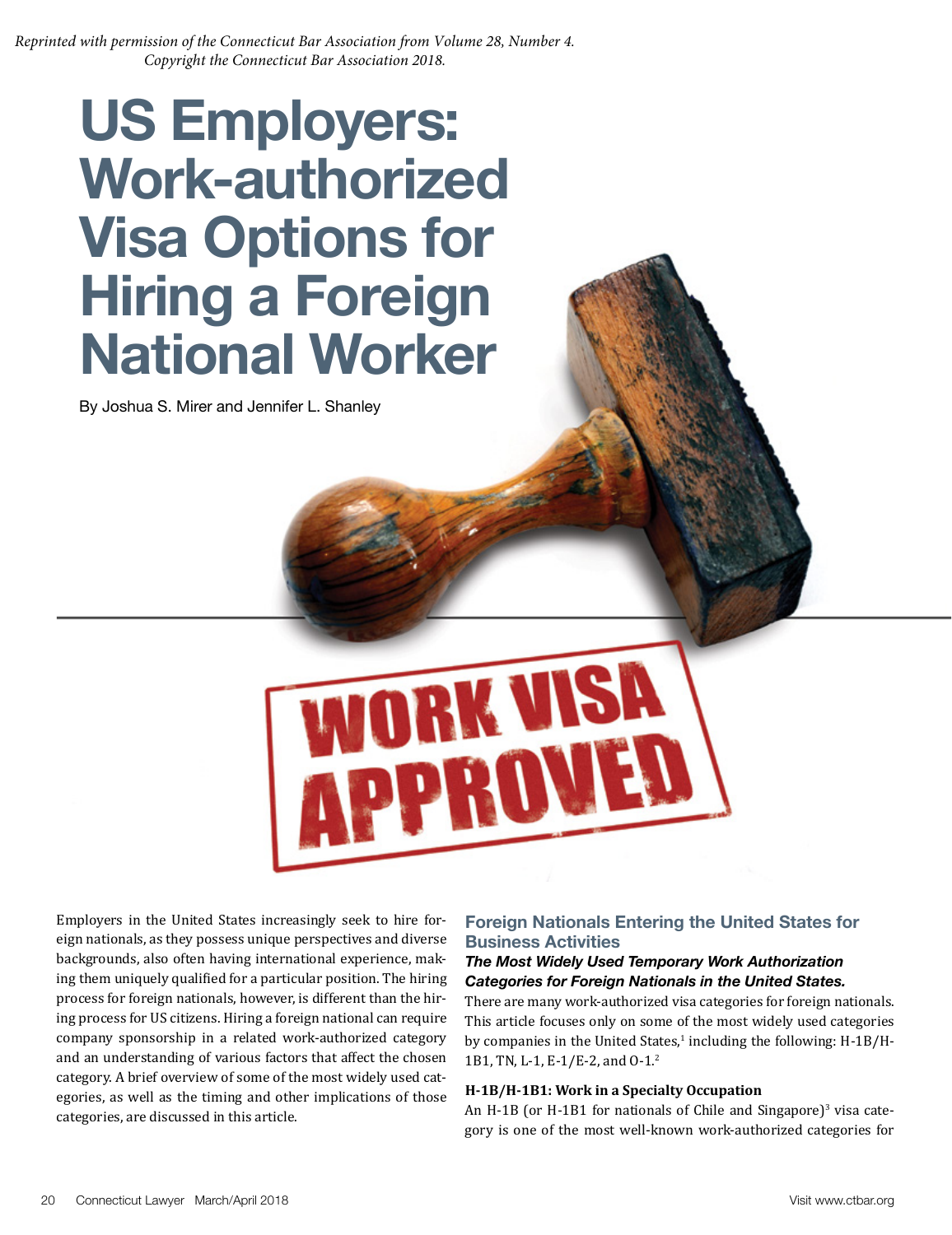employers sponsoring foreign nationals for work authorization. A majority of these petitions are filed by a US employer on behalf of a foreign national whose job normally requires a minimum of a bachelor's degree in a specific occupational specialty. To qualify for H-1B status, the foreign national must possess either a university degree, or a combination of education and experience equivalent to a US degree, in a field related to the offered job. While a position may qualify for H-1B status by proving that the specific duties are so specialized and complex that the knowledge required to perform the duties are usually associated with the attainment of a bachelor's degree or higher, it is a difficult standard to prove if the degree is not directly related or if the role appears to be too administrative and not always successful.

#### **TN: NAFTA Professionals**

The North American Free Trade Agreement (NAFTA) created special economic and trade relationships between the United States, Canada, and Mexico. The Treaty NAFTA (TN) nonimmigrant classification permits qualified Canadian (TN-1) and Mexican (TN-2) citizens to seek temporary entry into the United States to engage in business activities at a professional level. To qualify for TN status, the Canadian or Mexican nationals must be employed in certain specified TN occupational categories, possess the minimum qualifications for that position/occupation (generally, a relevant bachelor's degree, although there are notable exceptions), and retain strong ties to their home country. The NAFTA categories include professions such as computer systems analysts, economists, engineers, biologists, and chemists, among others.<sup>4</sup>

#### **L-1: Intracompany Transferees**

The L-1 visa category is for multinational companies with intracompany transferees that, within the preceding three years from the date of the petition application, have worked at a company related to the US employer abroad<sup>5</sup> (for example, a parent company) for at least one year.

There are two distinct L-1 categories: the L-1A, for managers and executives, and

the L-1B, for individuals with specialized knowledge. To qualify for an L-1A, an individual must have worked at a company related to the US employer abroad for at least one year in a managerial or executive position and must be coming to work in the United States in a managerial or executive position. For managers, there are two ways to qualify—either as a personnel manager or a functional manager. Personnel managers must primarily supervise and control the work of other supervisory, professional, or managerial employees, whereas function managers must primarily manage an essential function within the organization.

To qualify for an L-1B, individuals must have worked for a related company abroad for at least one year in a position where they have gained specialized knowledge about the company's processes, methods, and procedures, and must be coming to the United States to use the specialized knowledge gained abroad to perform work in the country.

Individual L-1 petitions are filed with the US Citizenship and Immigration Services (USCIS). A company may also file a blanket petition with the USCIS seeking ongoing approval of itself, its parent, branches, subsidiaries, and affiliates as a qualifying organization.6 There are many advantages to a company that has an approved L Blanket. Primarily, L-1A and L-1B petitions filed under the company's blanket petition (at a US consulate or embassy abroad) dramatically reduce costs, as well as processing times, thereby allowing companies to transfer employees to the United States quicker and/or with short-term notice.7

#### **E-1 and E-2: Treaty Traders and Treaty Investors**

The E-1 and E-2 nonimmigrant visa categories comprise treaty traders and treaty investors entitled to be in the United States under a bilateral treaty of commerce and navigation between the United States and the country of which the treaty trader or investor is a citizen or national. The E-1 classification is for a foreign national coming to the United States solely to engage in trade of a substantial nature, principally between the United States and the foreign national's country. The trade involved must be the international exchange of items of trade between the United States and a treaty country.

The E-2 classification is authorized for a foreign national coming to the United States solely to direct and develop the operations of an enterprise in which the individual has invested, or is actively involved in the process of investing a substantial amount of capital. Certain employees of qualifying E-2 organizations may also be eligible for this classification if they are coming to the United States to serve as an executive in a supervisory position or possess skills essential to the firm's operations in the country. For example, a French national coming to the United States to serve in a managerial role with a US company ultimately owned by French nationals can apply for an E-2 visa directly at the US Consulate in Paris (assuming the US company is registered).

#### **O-1: Individuals of Extraordinary Ability**

The O-1 nonimmigrant visa category applies when an individual possesses extraordinary ability in science, art, education, business, or athletics. To qualify for an O-1 visa in science, education, or business, the individual must demonstrate extraordinary ability by having sustained national or international acclaim. To do so, individuals must demonstrate that they meet at least three of eight stated criteria<sup>8</sup> (including receipt of national/international awards and authorship of scholarly articles, among others), showing that they are one of the small percentage who has risen to the very top of the field and continue to work in the area of extraordinary ability.

## **Short-term Work Authorization for Foreign Nationals in the United States**

The B-1, in lieu of H-1B, is a specialty occupation category for short-term assignments of six months or less. To qualify for a B-1 in lieu of an H-1B visa, the foreign national must hold the equivalent of a US bachelor's degree, perform H-1B–caliber work (that is, the work in the United States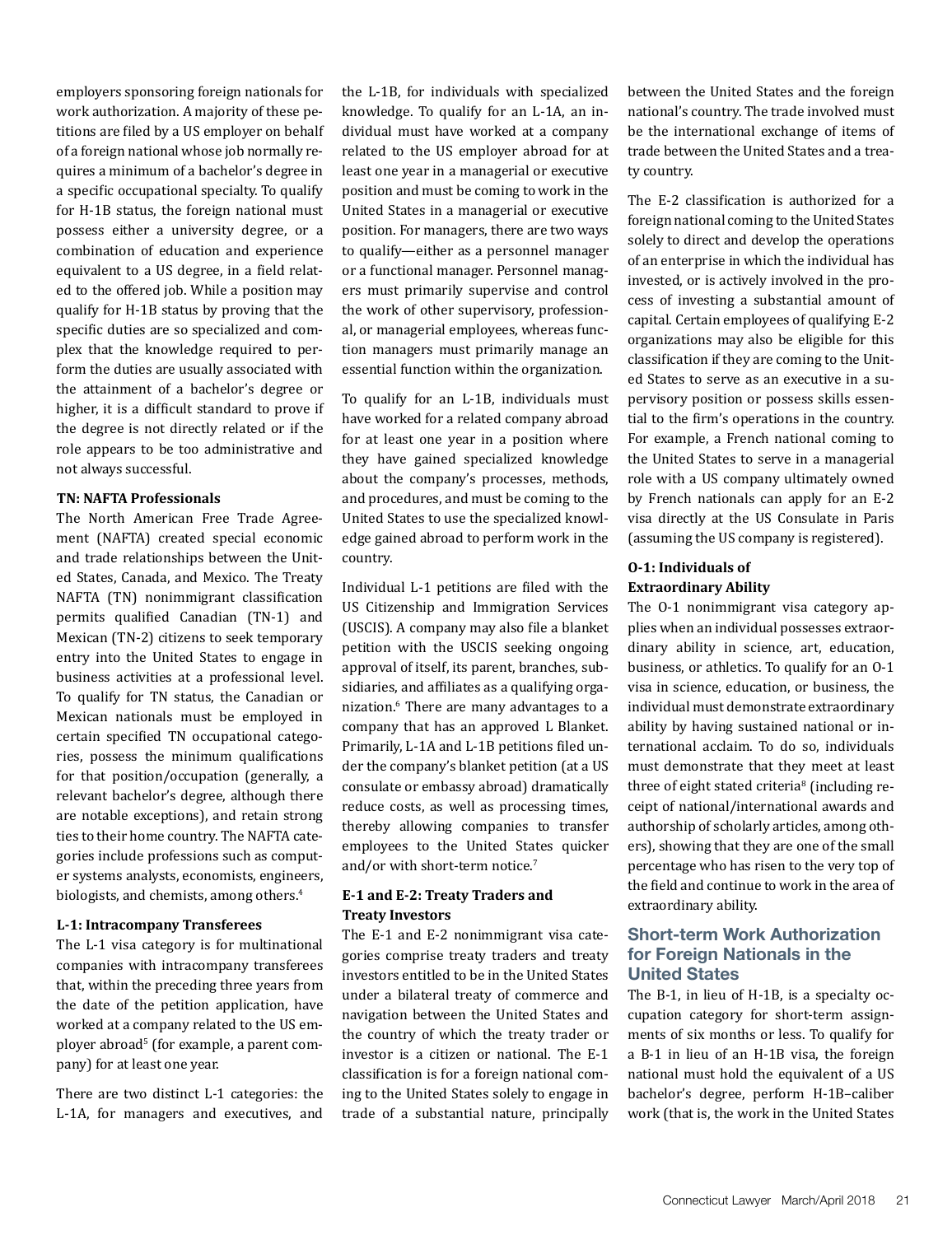meets the definition of "specialty occupation" previously discussed), and be paid only by a foreign employer/company, except for travel cost reimbursement such as housing. The employee must not receive any salary from a United States source and only perform work in the country that can be accomplished in a short period of time.

## **Temporary Business Activities for Foreign Nationals in the United States**

The B-1 "business" visa and the Visa Waiver Program can be used by foreign nationals who possess only a temporary intent to remain in the United States for short-term visits where they do not undertake any activities that benefit the US entity and/or engage in productive employment in the country. Some permissible activities for those entering in B-1 status are negotiating a contract; attending training, workshops, and trade shows/expositions; meeting with clients/customers or business colleagues; conducting data gathering and data mining; and reviewing files. An individual entering in B status or under the Visa Waiver Program cannot receive payment for services performed in the United States by a US company.

Individuals entering the United States in B status can be granted up to a one year stay, with the possibility of securing a sixmonth extension. Generally, however, B status is issued to allow just enough time for visitors to engage in their stated business in the country. For B-1 "business visitors," the applicant could be given less than three months. Citizens of the Visa Waiver Program countries<sup>9</sup> can travel to the United States for tourism or business visits without a visa, however, the maximum period of stay in the country under the Visa Waiver Program is up to 90 days, and once in the United States, the individual cannot extend or change status.

# **Timing and Availability of Some of the Most Widely Used Workauthorized Categories for Foreign Nationals**

#### *Time Limitations*

Assuming a foreign national is qualified for a position and qualified for a work-authorized category, a US employer may want to consider the time limitations and availability for certain work-authorized categories.

H-1B status can be granted to a foreign worker initially for three years, and extensions can be obtained for up to a total of six years. Further, if the individual reaches certain stages in the green card process, additional extensions may be possible.

L-1A status is granted for an initial period of three years, but the US company can apply for two extensions in two-year increments for a total of seven years. Alternatively, L-1B status is granted for an initial period of three years, but the US company can apply for one two-year extension for a total of five years.

O-1 status is granted for an initial period of three years and can be extended in oneyear increments.

TN status is granted for a three-year period of stay and can be extended in three-year increments. E-1/E-2 status is granted for a maximum initial stay of two years, and requests for extension of stay may be granted in increments of up to two years each. A company can extend individuals' TN status or E-1/E-2 status as long as the individuals can demonstrate a nonimmigrant intent (that is, intent to return to their home country). In fact, every time foreign nationals enter in E-2 status, their status will be extended an additional two years during the validity of the E visa.

#### **Limits on Availability**

Some work-authorized categories are limited by the USCIS. The H-1B, one of the most popular categories used by US employers, is one of those categories. Specifically, the current annual cap, as set by Congress, is 65,000. An additional 20,000 petitions filed on behalf of foreign nationals with a US master's degree or higher are exempt from the cap. In addition, H-1B workers who are petitioned for or employed at an institution of higher education (or its affiliated or related nonprofit entities), a nonprofit research organization, or a government research organization are not subject to this numerical cap. Further, up to 6,800 visas are set aside from the 65,000 each fiscal year for the H-1B1 program under the terms of the legislation implementing the United States-Chile and United States-Singapore free trade agreements.

The H-1B cap can be, and has been, reached extremely quickly.<sup>10</sup> If more H-1B petitions are filed than that allotted, the USCIS uses a computer-generated random selection process, or lottery, to select enough petitions to meet the 65,000 general-category cap and the 20,000 cap under the advanced degree exemption. Further, because the US government's fiscal year starts on October 1 and H-1B petitions can be filed up to six months prior to an employee's start date, H-1B cap petitions should be filed on or within the first few days of April 1 for an October 1 start date.

For the other work-authorized categories previously discussed—the L-1, O-1, E-1/E-2, and TN—there is no limit on the number of petitions that can be filed and/ or approved each year.<sup>11</sup>

# **Other Considerations When Sponsoring a Foreign National for Work Authorization in the United States**

# *USCIS's Review*

Under the current administration, USCIS scrutiny of all petitions has increased greatly. When reviewing a particular petition, the USCIS can issue a request for evidence, requesting additional information with regard to the qualifications for the work-authorized category or a Notice of Intent to Deny, explaining the reasons that the USCIS will likely deny the petition if certain information/supporting documents are not provided. If the USCIS is satisfied with the company's response, it will approve the petition. If the USCIS does not believe the company provided sufficient information, it will deny the petition.

In fiscal years 2017 through 2018, H-1B petitions have been subject to extremely strict scrutiny, and the USCIS has issued a large number of Requests for Evidence, generally in two main areas: first, the USCIS has requested evidence that a particular position is, in fact, a specialty occupation, and second, it has requested evidence that a particular entry level position is deserving of a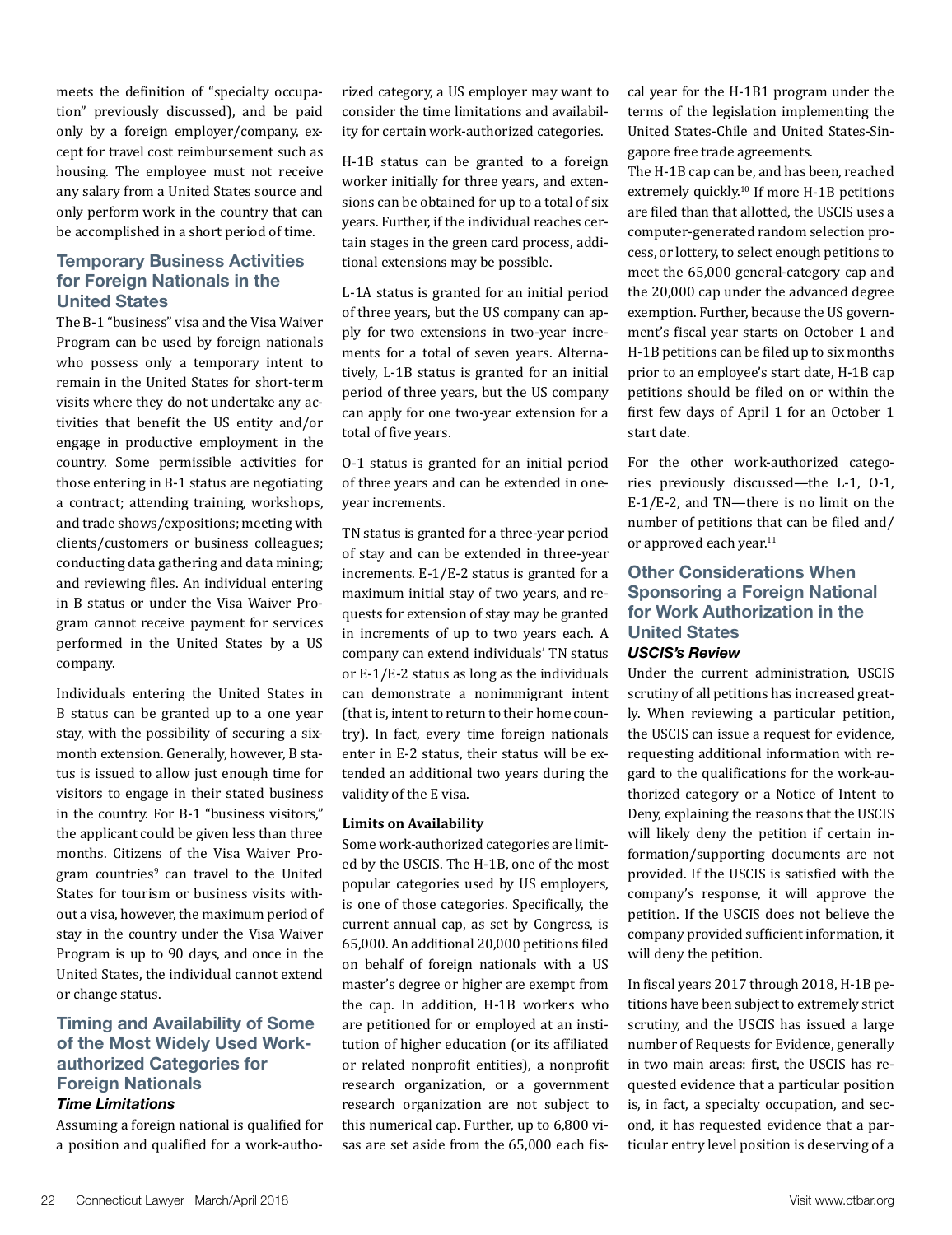level 1 wage (the lowest wage level). Overcoming these requests for evidence can be cumbersome, requiring the company to provide more detailed information about a particular job, about the company's organizational structure, and about its employment practices.

L-1B petitions in particular have always been subject to intense scrutiny. In fiscal year 2014, there was a 35 percent denial rate, which has only increased in the following years. Along with the increase in L-1B petition denials, the number of Requests for Evidence is also high, reaching 45 percent of L-1B petitions filed during fiscal year 2014.

The USCIS has recently focused on L-1A petitions as well, requiring that companies demonstrate detailed job duties and associated tasks, along with a weekly percentage breakdown for each duty. The US-CIS has also required evidence, including organizational charts, job descriptions and pay statements, for all subordinates of the sponsored manager/executive.

#### **Recordkeeping**

For H-1B (as well as H-1B1 and E-3) petitions, a company must retain a Public Access File that is available for public inspection. As part of this file, a company must retain a copy of the completed Labor Condition Application; documentation proving the wage paid to the H-1B worker, which includes an explanation of the system the employer used to set the actual wage; the system the employer used to set the prevailing wage and satisfy the employee notification; and a summary statement of benefits offered to US workers and H-1B workers.

#### **Deemed Export Control**

The deemed export rules are administered by the US Department of Commerce (DOC). The Export Administration Regulations (EAR) are administered by the Bureau of Industry and Security (BIS). An export is defined as a transmission of items subject to the EAR outside the United States or a release of technology or software subject to the EAR to a foreign national in the United States.

According to the BIS, EAR are "designed to

restrict access to dual use items by countries or persons that might apply such items to uses inimical to US interests. The EAR also include some export controls to protect the United States from the adverse impact of the unrestricted export of commodities in short supply." Discussions with a foreign national in the United States are deemed to constitute an "export" if they reveal technical information regarding export-controlled technology.

For purposes of EAR, US citizens, green card holders, and asylee/refugees are US persons not subject to controls. However, if the technology is classified, as well as controlled, permanent residents are deemed foreign nationals and subject to controls. Foreign nationals in the United States on nonimmigrant visas are generally covered by the rules.

To make a determination regarding export control, the company will have to answer what form of access a worker will have to controlled technology, whether the worker will be exposed to internal company research materials, and whether the worker will participate in meetings and conference calls regarding such technology, etc. If an export license is required, the US company can still hire the foreign national, but it will need to prevent access to the controlled technology or technical data by the foreign national until the company has received the required license or other authorization.

For H-1B/H-1B1, L-1, and O-1 petitions, the US employer will then need to complete an attestation that confirms it has reviewed the Export Administration Regulations and the International Traffic in Arms Regulations and has determined whether a license is required to release controlled technology or technical data to the sponsored worker to file the petition.

## **If a Nonimmigrant Petition is Approved, a Foreign National Must Secure a Visa at a US Embassy/Consulate Abroad before Entering the Country**

To enter the United States in a work-authorized category, an individual must obtain a visa at a US Consulate or Embassy outside of the country (a Canadian national is not required to secure a visa before entering the United States).<sup>12</sup>

To obtain a visa, a foreign national first needs to complete the DS-160, the online Nonimmigrant Visa Application, and make an appointment with a US Consulate or Embassy outside the country. At the visa appointment, the foreign national should present the approval notice (Form I-797) if the petition was filed with the USCIS, $13$ a letter from the US employer confirming employment, a copy of the nonimmigrant petition filed by the US employer, and any other documentation specified by the US Department of State and/or its consular posts.

Alternatively, if foreign nationals are applying for L-1 status and the company has a blanket L petition, they may apply and secure a visa at a US Consulate or Embassy abroad. Similarly, foreign nationals applying for E-1, E-2, or E-3 status may apply by providing the US Consulate or Embassy with a support package detailing how the company/individual qualifies for the status.<sup>14</sup>

### **Consider Sponsoring the Foreign National for a Green Card**

US employers may decide to sponsor the foreign national to work for the company on a permanent basis. The most common employment-sponsored route is Form ETA 9089, Application for Permanent Employment Certification (Labor Certification and or PERM) based green card, which requires the company to recruit for the position to determine whether there are any minimally qualified/willing/able US workers. There are some instances where a PERM is not needed to move forward with a green card, for example, in the case of Outstanding Researchers, Individuals of Extraordinary Ability, Managers/Executives who worked for a related company abroad, and National Interest Waivers.

Despite the many benefits, there are a few drawbacks, including tax consequences. A foreign national may wish to speak with a tax advisor before starting the green card process. **CL**